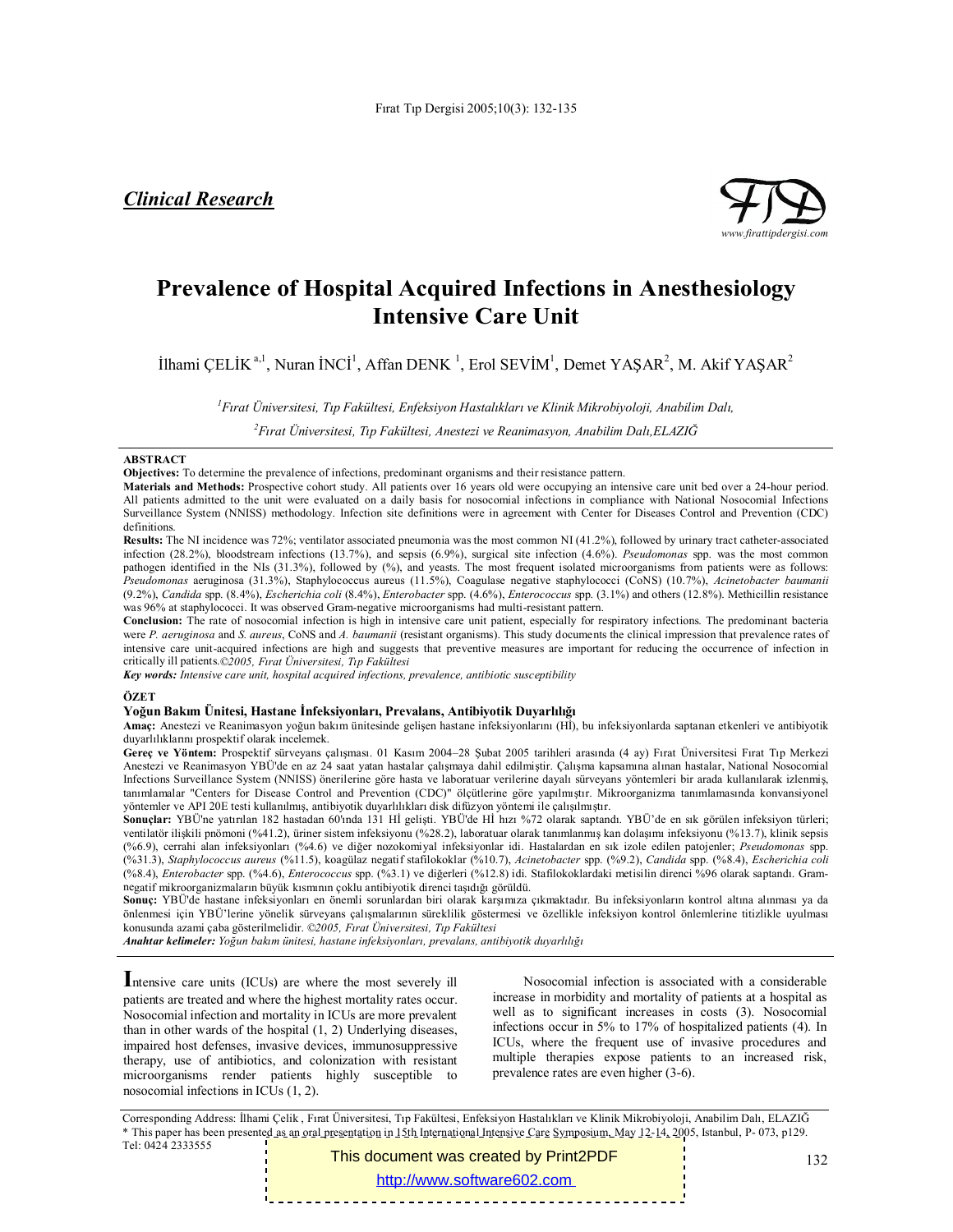In view of the relevance and impact of such observations, it is crucial to know the prevalence rates and nature of nosocomial infections to achieve satisfactory results in controlling this important phenomenon. The present study was undertaken to determine the prevalence rates of infection for Anesthesiology and Reanimation ICU (AR-ICU) patients in our hospital, identify the most common infectious agents and their resistance patterns, and establish the prevalence rates of ICU-acquired infections.

## **MATERIALS AND METHODS**

Patients and setting: An observational prospective study was conducted in the Anesthesiology and Reanimation ICU of "Firat Tıp Merkezi" from November 1, 2004 to February 28, 2005.

All patients over 16 yrs of age who had been hospitalized in a participating ICU over the 24-hr period were eligible. Information regarding demographics (age and gender), operative status during the preceding month, underlying and/or concomitant diseases, clinical status at admission to the ICU including the nature and number of organ and system failures, as well as the Acute Physiology and Chronic Health Evaluation II (APACHE II) (9) score was collected. Diagnostic, therapeutic, and prophylactic interventions performed during the week preceding the study day (from November 1, 2004, to February 28, 2005) were recorded. The presence or absence of intravascular and urinary catheters, tracheal intubation, tracheostomy, mechanical ventilation, wounds and chest and intracranial drains, peritoneal dialysis, hemodialysis/hemofiltration, central parenteral nutrition, peripherally administered infusion of hyperosmolar solutions, administration of immunosuppressive drugs, prophylactic agents for stress ulcer, and prophylactic antibiotics was also recorded.

Surveillance procedures and definitions: Up to two days following discharge, all patients admitted to the unit were evaluated on a daily basis for NI, in compliance with NNISS (National Nosocomial Infection Surveillance System) methodology, by the same professional, an infectious diseases physician. NI was defined based on standard definitions, taking into consideration if it was acquired in the unit, regardless of length of stay, provided there was no evidence of the infection being in incubation or a continuation of the disease that led to the hospitalization, or up to two days following discharge from the unit. Infection site definitions were in agreement with CDC definitions (7) Death occurring up to one week after diagnosis, with no further justifying causes, was considered associated mortality.

Cultures: The cultures employed were: cultures of blood (more than 2 positive pairs of culture for the same pathogen), urine (> 10,000 CFU when collected from urinary catheter and 100,000 CFU when not), endotracheal aspirate (≥10,000 CFU for a single pathogen), and catheters  $(≥ 10,000$  CFU for a single pathogen) and surgical wounds. Identification of bacteria isolated from ICU-acquired infections were performed using conventional methods and API 20E (8) and antimicrobial susceptibility tests were performed with Kirby-Bauer disk diffusion method according to the suggestions of Clinical and Laboratory Standards Institute (CLSI) (9).

Statistical analysis: Fischer exact and Chi-squared tests were used; P< 0.05 was considered significant.

#### **RESULTS**

A total of 182 patients who admitted to ICU, 60 patients developed 131 NI. The NI incidence was 72%; ventilator associated pneumonia (VAP) was the most common NI (41.2%), followed by urinary tract catheter-associated infection (UTI) (28.2%), bloodstream infections (BSI) (13.7%), sepsis (6.9%), and surgical site infection (SSI) (4.6%). *Pseudomonas* spp. was the most common pathogen identified in the NIs  $(31.3\%)$ , followed by  $(\%)$ , and yeasts (Table 1).

**Table 1.** *Distribution of hospital acquired infections*

| Hospital acquired infections    | Count     | $\frac{1}{2}$ |
|---------------------------------|-----------|---------------|
|                                 | $(n=131)$ |               |
| Ventilator associated pneumonia | 54        | 41 2          |
| Urinary tract infection         | 37        | 28.2          |
| Bloodstream infection           | 18        | 13.7          |
| Sepsis                          | 9         | 6.9           |
| Surgical site infection         | 6         | 4.6           |
| Others                          |           | 5.4           |

The most frequent isolated microorganisms from patients were as follows: *Pseudomonas aeruginosa* (31.3%), Staphylococcus aureus (11.5%), Coagulase negative staphylococci (CoNS) (10.7%), *Acinetobacter baumanii*  (9.2%), *Candida* spp. (8.4%), *Escherichia coli* (8.4%), *Enterobacter* spp. (4.6%), *Enterococcus* spp. (3.1%) and others (12.8%). Methicillin resistance was 96% at staphylococci. It was observed Gram-negative microorganisms had multiresistant pattern. When investigated to antibiotic susceptibility; the most effective antibiotics to *Pseudomonas* spp. were piperacillin-tazobactam (89.7%), imipenem (81.6%), meropenem (53.8%) and cefoperazone-sulbactam (48.6%), while affectivity of antibiotics to Acinetobacter spp. were imipenem (100%), sefoperazon-sulbactam (100%), meropenem (85.7%) and piperacillin-tazobactam (54.5%) (Table 2).

| Table 2. Distribution of isolated microorganisms |  |  |
|--------------------------------------------------|--|--|
|                                                  |  |  |

| Microorganisms                   | Count | $\%$ |
|----------------------------------|-------|------|
|                                  | (131) |      |
| Pseudomonas spp.                 | 41    | 31.3 |
| Staphylococcus aureus            | 15    | 11.5 |
| Coagulase negative Staphylococci | 14    | 10.7 |
| Acinetobacter spp.               | 12    | 9.2  |
| Candida spp.                     | 11    | 8.4  |
| Escherichia coli                 | 11    | 8.4  |
| Enterobacter spp.                | 6     | 4.6  |
| Enterococcus spp.                | 4     | 3.1  |
| Others                           |       | 12.8 |

The most responsible agents isolated from endotracheal aspirate specimens for VAP and pneumonia were *P. aeruginosa* (%25.9), *Pseudomonas* spp. (%22.2), MRSA (%16.7), methicillin resistant CoNS (%9.3), *E. coli* (%7.4), Acinetobacter spp (%7.2), and others, respectively. *Candida* spp. (%29.7), E. coli (%18.9), *P. aeruginosa* (%18.9), *Pseudomonas* spp. (%8.1) and *Enterobacter* spp. (%8.1) were the most responsible microorganisms' isolated urine. Methicillin resistant CoNS (%22.2), *Acinetobacter* spp. (%22.2), *A. baumanii* (%11.1), *P. aeruginosa* (%11.1), *Pseudomonas* spp. (%11.1) were the most responsible agents for laboratory diagnosed BSIs.

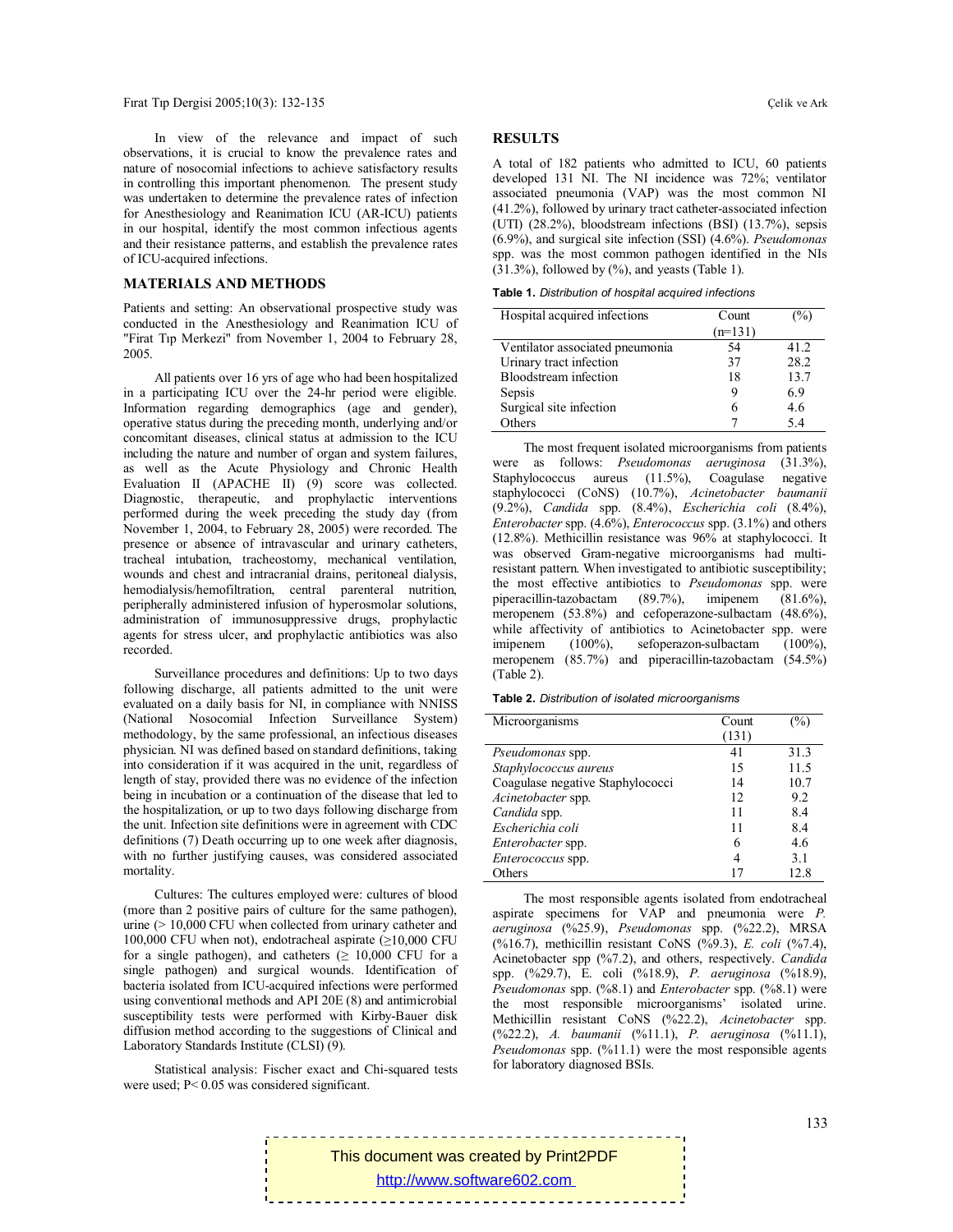#### **DISCUSSION**

Rates of nosocomial infection in patients requiring more than 1 week of advanced life support within an ICU in the United States are 3 to 5 times higher than in patients who are hospitalized but do not require ICU care  $(3, 10, 11)$ . Nosocomial infections are emerging as an important problem in many developing countries as well although data on epidemiology of nosocomial infections in developing countries is limited (12). Nosocomial infections are associated with high morbidity, mortality, and hospital costs. A key aspect of nosocomial infections control is surveillance, as shown by the Study on the Efficacy of Nosocomial Infection Control Programs, which reported that surveillance combined with an infection control program reduces nosocomial infections by approximately 30% (13)

We found high overall rates of nosocomial infection in our ICU as 72%. In a study performed at Erciyes University at 1997, ICU acquired infections (ICU-AIs) rates were declared as 25.8% (14), in an another study performed at Selcuk University, ICU-AIs rates were informed as 84.9% on year 1999-2000 (15). From the point view of ICU-AIs, comparisons between hospitals can not be appropriate for the reason of different conditions of ICUs and surveillance methods applied.

Regarding the site of infection, the most prevalent infection site was pneumonia with the rates of 20-40%, and followed by UTI, bacteremia, SSI and others, respectively (16). A study performed at Kocaeli University, the most prevalent infection sites at the first fifth month of 1999 were declared as bloodstream infections (32%), UTI (16%) and SSI (13%) (17). Esen and Leblebicioglu (18) performed a one-day point prevalence study in Turkey ICUs, they observed pneumonia and lower respiratory tract infection (28.0%), laboratory confirmed blood stream infection (23.3%) and urinary tract infection (15.7%) were the most frequent types. In the present study, ventilator associated pneumonia was the

#### **REFERENCES**

- 1. Brown RB, Hosmer D, Chen HC. A comparision of infection in different ICUs within the same hospital. Crit Care Med 1985;13: 472–476.
- 2. Daschner F. Nosocomial infections in intensive care units, Crit Care Med 1985; 11: 284–287.
- 3. Donowitz LG, Wenzel RP, Hoyt JW. High risk of hospital acquired infection in the ICU patient. Crit Care Med 1982; 10: 355–7.
- 4. Spencer RC. Epidemiology of infection in ICUs. Intensive Care Med 1994; 20: 2-6.
- 5. Vincent JL, Bihari DJ, Suter PM, et al. The prevalence of nosocomial infection in intensive care units in Europe – results of the European Prevalence of Infection in Intensive Care (EPIC) Study. JAMA 1995; 274: 639–44.
- 6. Haley RW, Culver DH, White JW et al. The efficacy of infection surveillance and control programs in preventing nosocomial infections in US hospitals. Am J Epidemiol 1985; 121: 182–205.
- 7. Garner JS, Jarvis WR, Emori TG, Horan TC, Hughes JM. CDC definitions for nosocomial infections. Am J Infect Control 1988;  $16: 128-40.$

most common NI (41.2%), followed by urinary tract catheterassociated infection (28.2%), bloodstream infections (13.7%), sepsis (6.9%), and surgical site infection (4.6%).

Gram-negative bacteriae were the most isolated agents from ICUs and *Pseudomonas* spp. takes part first in these microorganisms. The most isolated Gram-positive agent is *S. aureus* (2-4). In a study done by Erbay et al. (19) P. aeruginosa (22.6%), *Staphylococcus aureus* (22.2%) and *Acinetobacter*  spp. (11.9%) were found the most responsible agents in ICUs acquired infections, and, Esen and Leblebicioğlu (18) declared The most frequently reported isolates were *P. aeruginosa* (20.8%), *S. aureus* (18.2%), *Acinetobacter* spp. (18.2%) and *Klebsiella* spp. (16.1%). In our ICU, the most isolated agent were *Pseudomonas* spp. (31.3%), *S. aureus* (11.5%), CoNS (10.7%), *Acinetobacter* spp. (9.2%), *Candida* spp. (8.4%) and *Escherichia coli* (8.4%). It was attracted to attention that the role of *Candida* spp. is increasing in our ICU. This can be due to excessive use of antibiotics. To evaluate the antimicrobial susceptibility, it was observed the microorganisms were multidrug resistant. The least resistance showed by Gram-negative bacteriae in our ICU was found as imipenem, meropenem, piperasilin-tazobactam ve cefoperazone-sulbactam. Among the 29 *S. aureus* isolates, 28 (96%) of them were methicillinresistant strains (MRSAs), and all were sensitive to vancomycin. This problem reaches the great extents in our ICU. Circulation of multidrug resistant MRSA in hospital should lead to surveillance. Improved compliance with handwashing is needed to prevent MRSA spread out.

In conclusion, the prevalence data that we obtained are consistent with results as reported from many other regions of our country. Surveillance should be focused on patients in intensive care units. Every hospital have to be make a continuous surveillance in ICUs to detect the infection sites, antimicrobial susceptibility, risk factors to prevent and treatment for these infections successfully and make effort to carry out infection control policies.

- 8. Koneman EW, Allen SD, Janda WM, Schreckenberger PC, Winn WC. Color Atlas and Textbook of Diagnostic Microbiology. 5th ed. Philadelphia: Lippincott-Raven Publishers, 1997.
- 9. National Committee for Clinical Laboratory Standards. Performance Standards for Antimicrobial Susceptibility Testing. M100-S5. Villanova, PA: NCCLS, 2000.
- 10. Wenzel RP, Thompson RL, Landry SM, Russell BS, Miller PJ, Ponce de Leon S, et al. Hospital-acquired infections in intensive

care unit patients: an overview with emphasis on epidemics. Infect Control 1983;4: 371-5.

- 11. Edmond MB, Wenzel RP. Infection Control. In: Mandell GL, Bennett JE, Dolin R, eds. Mandell, Douglas, and Bennet's Principles and Practice of Infectious Diseases. 4th ed. Newyork: Churchill Livingstone, 1995; 2572-5.
- 12. Khan MM, Celik Y. Cost of nosocomial infection in Turkey: an estimate based on the university hospital data. Health Serv Res 2001;14: 49-54.
- 13. SENIC study on the efficacy of nosocomial infection control. Am J Epidemiol 1985; 121: 182-5.

This document was created by Print2PDF